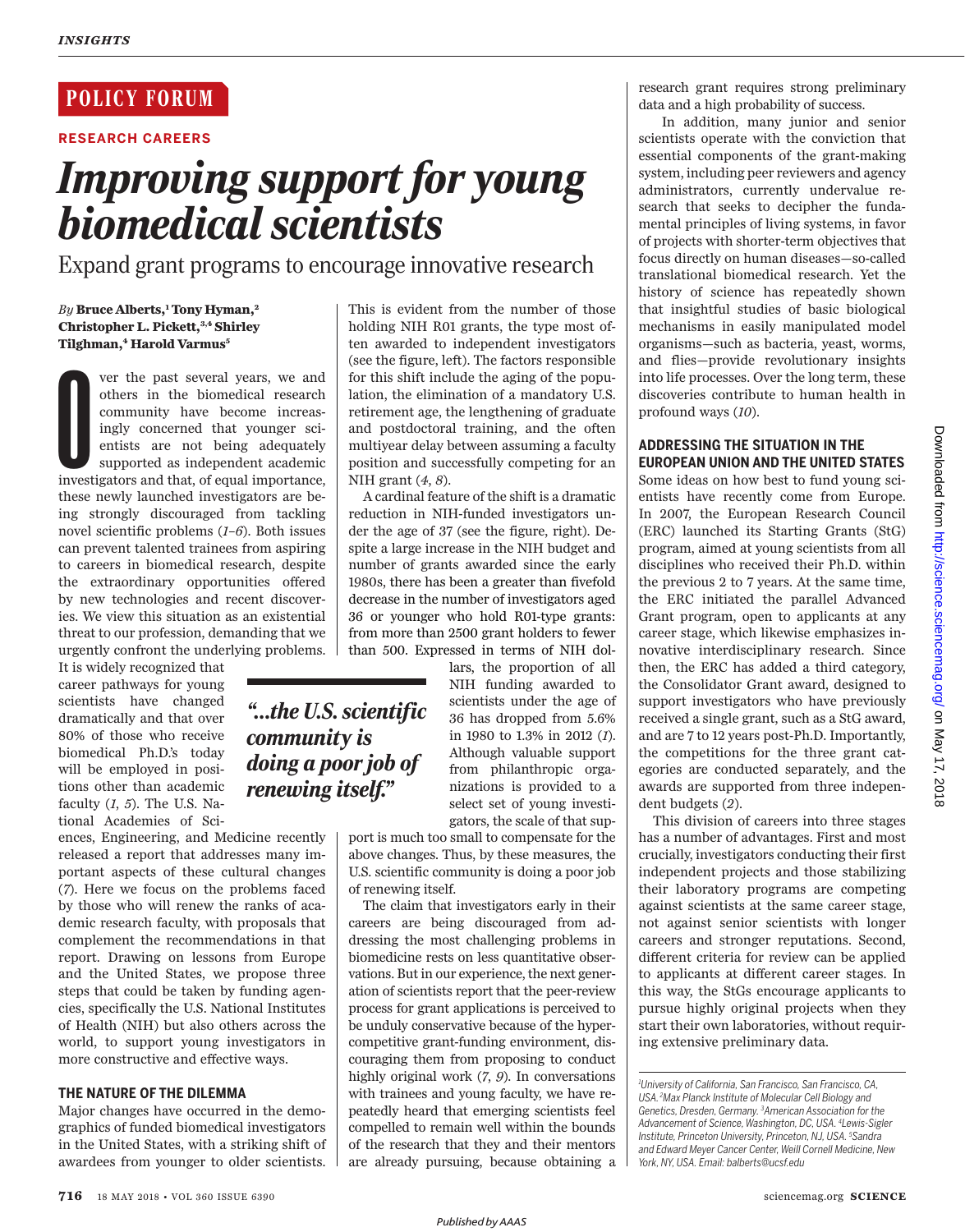Competition for these pan-European StGs is held annually, and each of the 100 to 200 successful applicants in the life sciences receives substantial funding, €1.5 million over 5 years. A critical feature of the process is the use of nine review panels, each composed of outstanding scientists coming from a broad range of disciplines and many European countries; this serves to minimize narrow specialization and to focus decisions on the broad implications of the proposals (*2*).

The ERC has recently completed a qualitative evaluation of the outcomes from the first several classes of investigators who completed the full course of funding from the ERC StGs. The results are very encouraging. Of the 199 individuals evaluated, 43 were judged to have produced a "scientific breakthrough," and 99 were thought to have generated a "major advance" (*11*). An ERC StG is now seen as a stamp of quality for a new investigator and his or her institution.

The NIH leadership has also been attentive to these problems. Over the past few decades, the agency has experimented with several programs designed to fund the next generation of biomedical scientists more effectively and at earlier ages (*2*). Some of these experiments, such as the R29 [First Independent Research Support and Transition (FIRST) Award] grant program, were discontinued after unfavorable evaluations that suggested the award stifled new investigators' careers. Other programs, such as the policy initiated in 2008 to raise the success rates of applications from Early Stage Investigators (ESIs; applicants within 10 years of receipt of their Ph.D. or completion of clinical training), have made a difference, and they continue. Additional experiments include the Early Independence (DP5) and the New Innovator (DP2) awards, popular programs that provide only a small number of research grants each year.

To be eligible for a DP2 grant, a scientist must be an ESI and cannot have received a major grant previously. The criteria for selection emphasize imaginative and original scientific goals without a requirement for preliminary results. These DP2 grants are generous with funds and time, providing \$300,000 per year in direct research costs for 5 years. In addition, all of the money is provided at the start of the award period, so that expenditures can be tailored to the needs of each investigator (for example, to purchase major equipment). Although nearly 2200 DP2 applications were received in the initial year (2007), the fiscal allocation through the NIH Director's Common Fund allowed only 30 awards to be made. This presumably sent a discouraging signal, because only about 550 applications are now received each year, with 100 finalists selected by a single broad review group. After further evaluation, about 40 to 60 awards are made (*12*).

The NIH has just completed a careful external evaluation of the first three cohorts of DP2 recipients, compared to an equivalent control group, that deemed the program a success. This grant program is supporting "research that is more innovative, risky, and impactful than research that typically is reviewed and funded using the traditional R01 program." In addition, despite concerns that supporting ESIs to pursue highly original research topics might place their careers in jeopardy, the evaluation found that receiving a DP2 award did not hinder a young scientist's career (*13*).

Encouraged by directives in last year's 21st Century Cures Act enacted by Congress and responsive to concerns in the research community, the NIH has announced its intention to enlarge the cohort of young investigators who receive R01-type grants. NIH leadership has provided a list of mechanisms by which individual institutes and centers might increase the number of awards made to younger investigators and reaffirmed the NIH's commitment to improving prospects for ESIs (*3*). That announcement also defined a new category of applicant, the Early Established Investigator (EEI)—a scientist who has received only one R01-type grant and is thus formally analogous to a candidate for the ERC Consolidator Grant. This new NIH policy statement includes a pledge to increase the number of R01-type grants made each year to ESIs and EEIs by a few hundred in each category; however, the precise number of additional awards and the definitions of beneficiaries are still under review (*3*).

### **THREE SPECIFIC PROPOSALS**

We are encouraged by the continued engagement of NIH leadership with the plight of young investigators. It is in that spirit that we propose three additional steps to enhance opportunities for early stage investigators.

### **Greatly expand use of the DP2 mechanism**

The DP2 award has now been used for a decade and evaluated favorably. We believe it deserves expanded use and propose that the NIH move in a step-wise manner toward providing greater NIH resources to ESIs through this mechanism. In 2016, the NIH funded 908 of the 3937 applications from ESIs for R01-type grants, and the NIH now proposes to award grants to about 1100 ESIs annually (*3*, *14*). We suggest that the NIH move gradually toward making half of those awards (about 550) as DP2 grants. This number would greatly increase the probability that an ESI will explore new approaches to an important biological problem. The NIH

# Downloaded from http://science.sciencemag.org/ on May 17, on May 17, 2018 <http://science.sciencemag.org/> Downloaded from

 $.2018$ 

# **The increasing age of principal investigators funded by the NIH**

 (Left) The age distribution of NIH R01-type funded principal investigators (PIs) in 1980 and 2015. (Right) The percent of NIH PIs with R01-type funding plotted against year, selecting out older and younger age brackets. R01-type grants are defined as R01, R23, R29, and R37 awards. Data are from files posted for the NIH's Early Stage and Early Established Investigators at https://grants.nih.gov/policy/new\_investigators/index.htm (file name "Age of RPG Awardees 1980 to 2015 from SARB File 191-16").

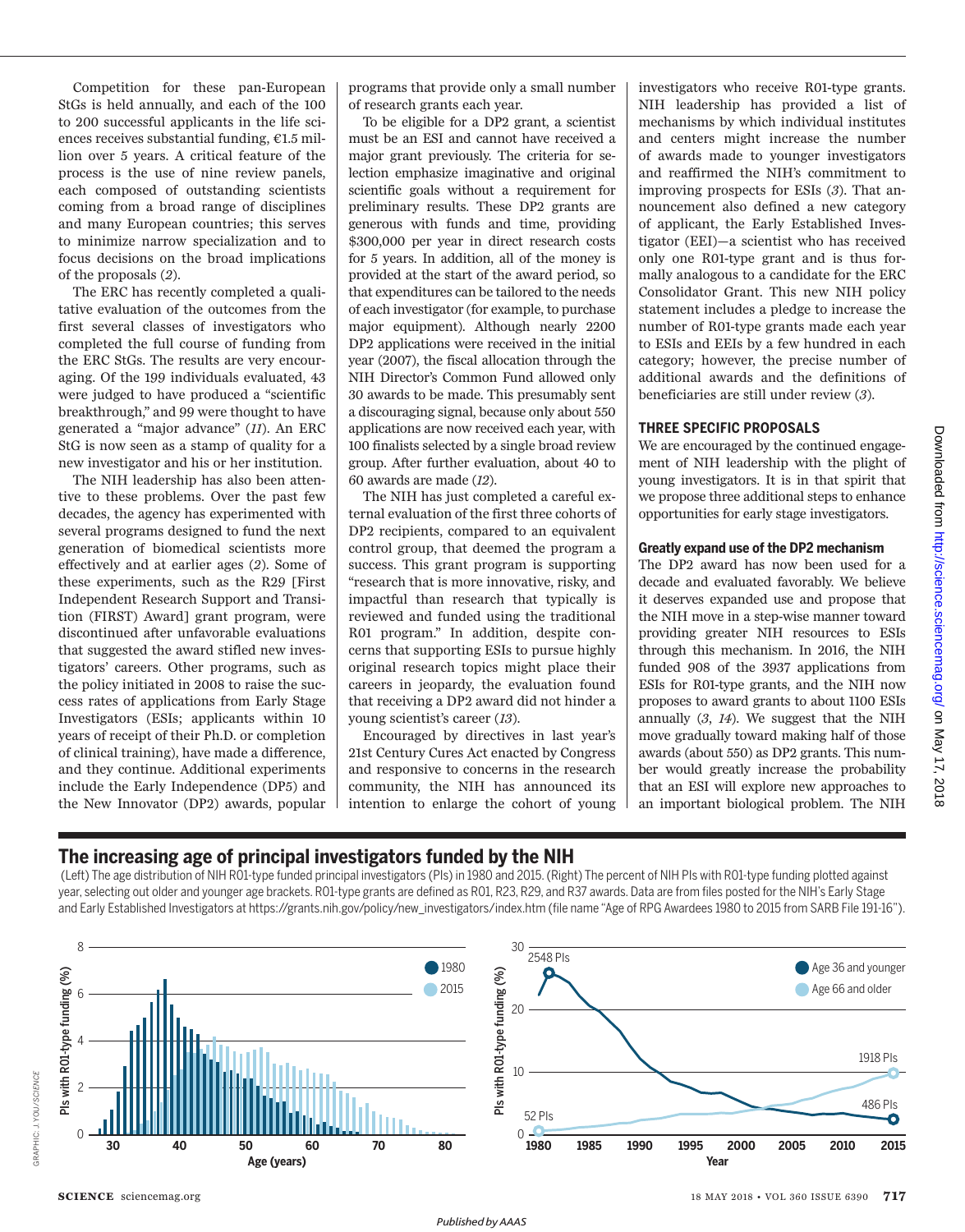should, of course, monitor expansion of the program to ensure that the quality of funded applications remains high and to identify any possible bias in making awards. The critical goal is to liberate new independent investigators, as well as the graduate students and postdoctoral fellows who will soon become independent, from the widely perceived tyranny of conventional thinking.

One can question whether a major expansion of the DP2 program would be able to reduce the average age at which new investigators in the United States are funded, given the large backlog of postdocs competing for a limited number of independent positions at U.S. research institutions. In the current funding environment, why would a university hire a scientist proposing to undertake an innovative research program after only a few years of postdoc training, when the institution could hire someone with several more years of training, many more publications, and a plan to continue an already productive research program? We propose that, by providing sufficient funds for new faculty without a preexisting publication record on a proposed research topic, the NIH would free university search committees to think more imaginatively about the type of science and scientists that they want for their institutions.

To encourage this type of hiring, we recommend that the NIH adopt two current practices of the ERC. The first is to allow postdocs to apply for a DP2 award, provided that he or she has secured a faculty position that is conditional on the award decision. This is the case for the ERC StGs, where, in addition, a successful applicant retains the option of shifting institutions after the grant has been awarded. The second is to restrict DP2 grants, over time, to applicants who completed their Ph.D. or clinical training between 2 and 7 years ago, with allowable exceptions, instead of the current 10-year limit. This recommendation recognizes that young investigators will often wait until the end of any eligibility period to apply, so as to expand their prior records. Reducing the number of years of eligibility for DP2 awards would thus encourage two healthy trends: less time in postdoctoral training and earlier research independence.

Much of the recommended expansion of the DP2 program could be accomplished within the NIH Director's Common Fund, which this year totals \$588 million, perhaps by not replacing some of its special initiatives when they expire. In addition, the individual institutes should consider funding a greater number of DP2 grants, as an effective way to recruit a new generation of scientists to address institute missions.

# **Increase the funding of young investigators through requests for applications (RFAs)**

It is often underappreciated that NIH institutes and centers issue substantial numbers of R01-type grants to applicants responding to RFAs—"top-down" initiatives, in which institutes identify priority topics to be funded, in contrast to the traditional "bottom-up" investigator-initiated awards. Ideally, RFAs can be used to attract more investigators into fields of research that warrant greater attention because the public health needs are great or because new findings or technologies offer unexpected opportunities for progress. In 2016, the total number of new NIH R01s was 4541; of these, 333 (7.3%) were awarded through an RFA.

We propose that the NIH mandate that a substantial percentage of grants be awarded to ESIs as part of both institute-sponsored RFAs and NIH-wide initiatives, such as the Cancer Moonshot and the Brain Research through Advancing Innovative Neurotechnologies (BRAIN) Initiative, and that the ESI competition be conducted using the

# *"…the NIH would free… search committees to think more imaginatively about the type of… scientists that they want for their institutions."*

selection criteria already used for DP2 awards. Reserving funds in each case for a separately reviewed, DP2-type competition that stresses experimental originality would both attract new scientists into the targeted field and encourage new approaches to an important problem.

## **Experiment with separate competitions for ESIs when awarding traditional investigatorinitiated R01 grants**

For several years, the NIH has encouraged its institutes to favor ESI applicants when selecting recipients of new grants. This has produced higher success rates for ESIs at some institutes, but it has not achieved a substantial change in workforce demographics (see the figure).

To reach a greater representation of young investigators among grant recipients, we suggest that the NIH experiment with the kind of strategy adopted by the ERC, in which ESIs compete separately for predesignated numbers of R01 awards, rather than against the entire pool of applicants.

An ideal funding program for young biomedical scientists would award enough independent grants to young investigators to inspire the most talented students to aim for scientific careers, while simultaneously encouraging them to attempt to solve important biological problems in new ways. We recognize, as does NIH leadership, that earmarking funds to support more young investigators will come at a cost to older investigators (*3*, *4*). Nevertheless, it is important to make this shift, which we consider essential for the future vitality of biomedical research. If properly implemented, our proposals could substantially increase the number of scientists under 40 years old who receive independent research support, while enhancing the originality of their research. These changes should also find support in Congress, which has repeatedly expressed concern about the status of young investigators.  $\blacksquare$ 

#### **REFERENCES AND NOTES**

- 1. R. J. Daniels, *Proc. Natl. Acad. Sci. U.S.A.*112, 313 (2015). 2. T. Hyman, A. Desai, P. Walter, "On research funding and the power of youth," *ASCB Newsletter*, October 2016; www.ascb.org/newsletter/october-2016-newsletter/ october-2016-newsletter-on-research-funding-and-thepower-of-youth/.
- 3. M. Lauer, L. Tabak, F. Collins, *Proc. Natl. Acad. Sci. U.S.A.* 114, 11801 (2017).
- 4. M. Levitt, J. M. Levitt, *Proc. Natl. Acad. Sci. U.S.A.*114, 6498 (2017).
- 5. B. Alberts, M. Kirschner, S. Tilghman, H. Varmus, *Proc. Natl. Acad. Sci. U.S.A.*111, 5773 (2014).
- 6. A. Rzhetsky, J. G. Foster, I. T. Foster, J. A. Evans, *Proc. Natl. Acad. Sci. U.S.A.*112, 14569 (2015).
- 7. National Academies of Sciences, Engineering, and Medicine, *The Next Generation of Biomedical and Behavioral Sciences Researchers: Breaking Through* (The National Academies Press, Washington, DC, 2018).
- 8. D. M. Blau, B. A. Weinberg, *Proc. Natl. Acad. Sci. U.S.A.*114, 3879 (2017).
- 9. J. Mervis, *Science*306, 220 (2004).
- 10. J. Rine, *Mol. Biol. Cell.* 25, 549 (2014).
- 11. European Research Council, "Qualitative evaluation of completed projects funded by the European Research Council," July 2016; https://erc.europa.eu/sites/default/files/ qualitative\_evaluation\_of\_completed\_projects\_funded\_by\_ the\_erc.pdf.
- 12. National Institutes of Health, NIH Research Portfolio Online Reporting Tools (RePORT), "Research project success rates by type and activity for 2016" (NIH, 2016); https://report.nih. gov/success\_rates/Success\_ByActivity.cfm.
- 13. S. S. Tinkle *et al.*, "An outcome evaluation of the National Institutes of Health Director's New Innovator Award program for fiscal years 2007–2009," (Institute for Defense Analyses Science and Technology Policy Institute, 2016); https:// commonfund.nih.gov/sites/default/files/HRHR%20 New%20Innovator%20Award%20Outcomes%20 Evaluation%202007-2009\_508%20compliant.pdf.
- 14. National Institutes of Health, NIH Research Portfolio Online Reporting Tools (RePORT), "Special reports and current issues: Data on trends according to career stage" (NIH, 2017); https://report.nih.gov/special\_reports\_and\_current\_issues/index.aspx.

### **ACKNOWLEDGMENTS**

 The proposals in this piece reflect the views of the nonprofit organization Rescuing Biomedical Research, as approved by its Steering Committee (http://rescuingbiomedicalresearch.org/). We thank the Open Philanthropy Project for grant support, as well as numerous colleagues for their feedback on drafts of this manuscript.

10.1126/science.aar8405